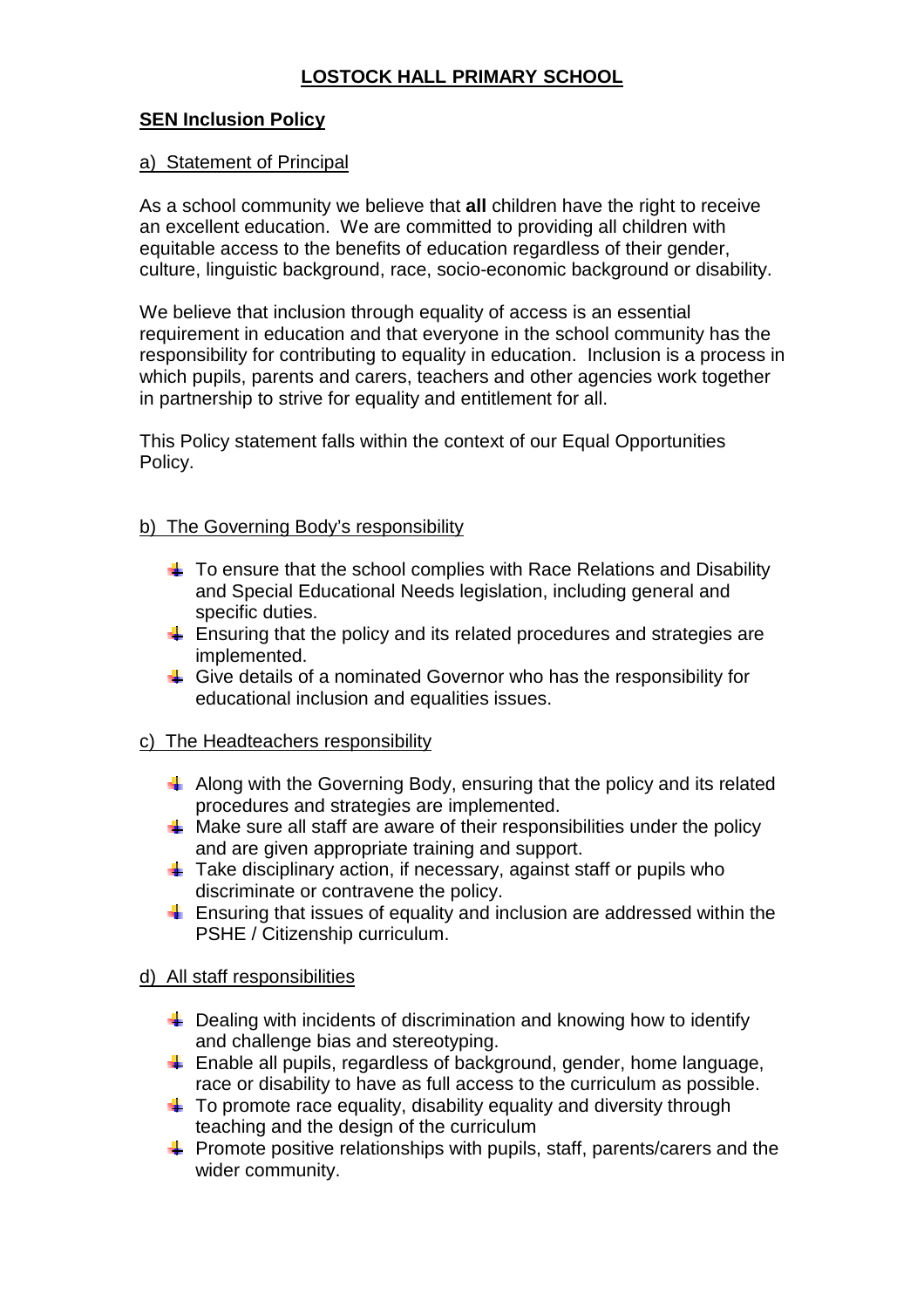### e) Involvement of the pupils

- $\frac{1}{2}$  To involve pupils in decision making in school generally, through the medium of the School Council.
- $\downarrow$  To involve pupils in decisions that affect them e.g. target setting for all children, the writing and review of Individual Education Plans.

## g) Promoting inclusion across areas of school activity.

## Admission and Attendance

- $\frac{1}{2}$  To ensure that we are aware of the rights of staff and pupils to provision made for leave of absence and religious observance.
- To ensure our admissions policy and criteria do not disadvantage children from particular groups.
- $\frac{1}{2}$  To closely monitor pupil attendance for ethnicity, disability and status bias.

## Attainment, progress and assessment

- $\blacksquare$  We are committed as a school to having equally high expectations of all children and enabling all our children to achieve the highest standards.
- $\frac{1}{2}$  We recognise and value all forms of achievement.
- $\frac{1}{2}$  Pupil attainment and progress is monitored every half term and evaluated to identify trends and patterns of underachievement in relation to individuals and groups of individuals and their specific needs.
- $\frac{1}{2}$  Methods of assessment are, as far as possible, free of cultural or linguistic bias.
- $\downarrow$  We strive to ensure that all pupils are appropriately supported in assessments so that they are able to show fully, both what they know and what they can do.

## Teaching and learning

- $\frac{1}{2}$  Staff create an environment where all pupils can contribute fully, and feel valued.
- $\downarrow$  Teaching takes account of pupils' cultural backgrounds, disability, linguistic needs and different learning styles.
- $\frac{1}{2}$  Teaching styles include collaborative learning so that pupils appreciate the value of working together.
- $\frac{1}{2}$  Teachers are sensitive to the need to use a range of teaching strategies when teaching about different cultural traditions.
- $\triangleq$  Different cultural traditions and life styles are made meaningful to children.
- $\frac{1}{2}$  Children are helped to make connections with their own lives.
- $\frac{1}{2}$  Teachers build children's awareness so that they can challenge discrimination.